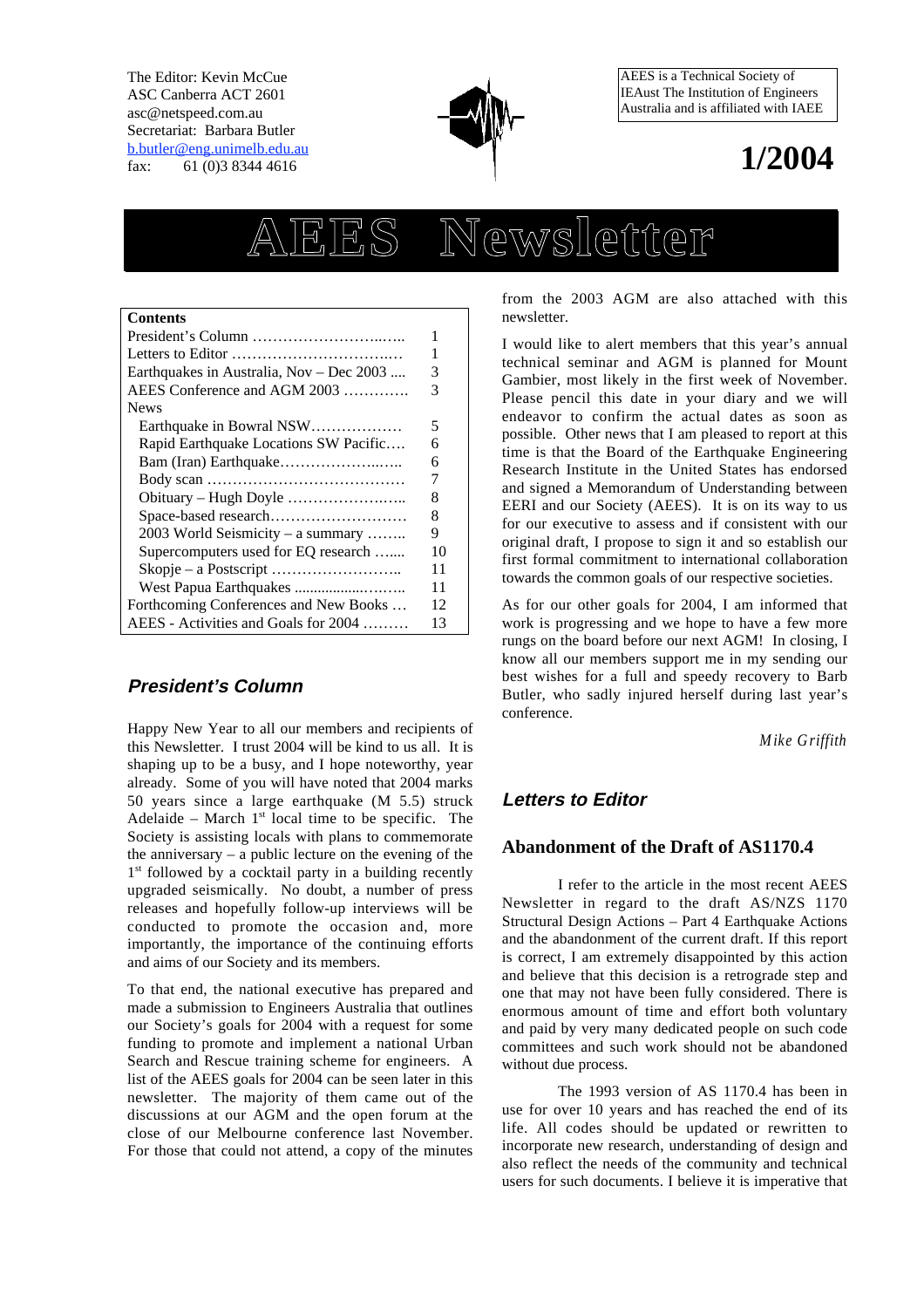we move forward with a new code and that it is a worthwhile exercise in upgrading an old code.

I have considerable sympathy with current Code Committee in preparing such a document for two divergent earthquake communities as set out in the statement from the Commentary reproduced below.

*"At the outset it needs to be acknowledged that this document is a brave attempt to harmonise the previously dramatically different approaches to the design for earthquake between Australia and New Zealand. While a brief glance at the hazard factor maps suggests that the hazard in the north of the North Island of New Zealand is of similar magnitude to that in certain areas of Australia, e.g. regions around Newcastle and Adelaide, it must be appreciated that the earthquakes and the seismicity of the two countries are different. The earthquakes influencing the design in New Zealand are interplate events while those in Australia are intraplate events. Broadly speaking, while the 'magnitude' of both types can be measured on the same scale but the duration of the earthquake and likely number of incursions beyond the elastic range of a structure under each will be significantly different in Australia to New Zealand. This will be discussed in more detail later in this Commentary. It is mentioned at this stage so that users will understand the reason for the division, that occurs in a number of places throughout the Standard, between the provisions for Australia and those for New Zealand."*

Unfortunately the 1993 AS 1170.4 Code Committee made it difficult for the current code committee by producing a fairly simple and basic code. It could be argued that earthquake loads were probably on the low side and perhaps we should have increased the design requirements. Because AS 1170.4 was the first real national earthquake code, we needed to be careful not overextending the design effort required. In 1993 when the code was first produced earthquake engineering was an alien concept to most Australian engineers except that they had seen the effects of the Newcastle earthquake four years earlier in 1989.

Today there are several generations of engineers (mainly structural engineers) in Australia who have reasonable experience in earthquake design and the earthquake code. As well there is sophisticated software to assist designers. Unfortunately the engineering design community in Australia usually does not take kindly to the introduction of new codes where they are radically different from previous codes or are difficult to understand or impose significant design effort for little real gain. Such new codes can raise the wrath and ire of the design community in Australia resulting in considerable political pressure on Standard Australia.

The 1993 version of AS 1170.4 achieved a compromise between pragmatism and ideals and the code which while it added a small cost to the overall cost of building it did significantly improve the lateral resistance of buildings to earthquakes and at a level which was affordable and achievable. The problem is that all codes set only **minimum** standards and far too often these becomes the **maximum** standards at least as far as the general public, the less informed, the building regulators and others are concerned.

The current code committee need to convince structural designers in Australia of the merits of this new code and ensure that it is an easy code to use. Unfortunately in its current form the current draft is more complex than the old one, involving more design effort. It introduces a number of new design concepts and will involve significant re-education of practicing structural engineers in Australia. The design effort will be wider than before which will cause concern to practicing engineers in this era of cut price fees and PI problems. The Code committee need to focus on how they can simply the code, assist users and generally provide the background information that users will need before using the new code.

The new code also needs to be calibrated for Australian conditions using specific examples of buildings. This should cover the extent of design required and which should not be dramatically changed but recognising that the forces and design procedures for the new code are likely to be higher (but not too much higher) than the previous code.

Finally I doubt that the new code could be sensibly adopted until the materials codes were upgraded and are made available at the same time.

In conclusion I believe abandoning the current draft will be a disservice to Australia as a whole and this decision should be reconsidered by Standards Australia. What is needed is a review of the current draft in design effort and process of the new code and education of the ACB on the merits and technical aspects of why we need a new code. We do not meed an old tired and revamped existing code which we will ask ourselves in 20 years why did we do such as stupid thing.

Yours sincerely

Ah h hoodside

John Woodside

Principal

F.I.E.Aust, F.A.S.C.E, M.I.C.E, M.I. Struc.E

(Former Chairman of BD2 responsible for AS 1170.4 1993)

# **AEES could raise public awareness of earthquakes**

Dear Editor

The photo below of a plaque in a national park about the Cadell Fault (Vic), a visible fault feature, is a good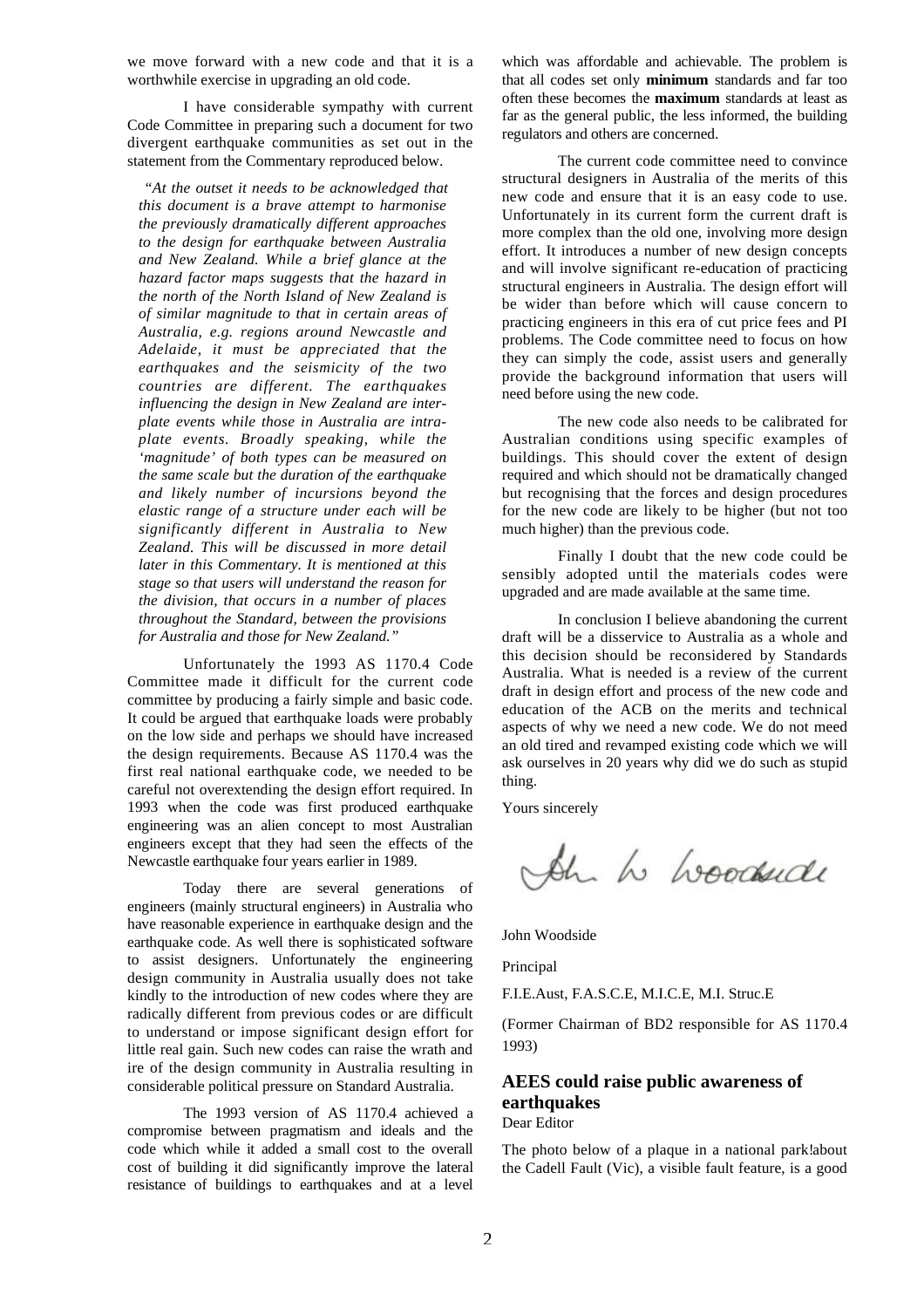## PR idea, don't you agree?

Perhaps AEES members could expand on this by sending in their own pictures of a local fault that is visited the public. If they are not "plaqued", AEES could spend some of its budget to sponsor the signposting of it for the local community/ National Park/ Local Tourist agency/ Historical society/ Environmental Group - couldn't we?????



**National Park photo, Victoria**

Besides a photo, a suggested plaque location (sketch map) and a bit of history would help. Cheers Col Lynam Brisbane

# **AEES Executive**

| Mike Griffith                 |  |  |  |  |  |  |
|-------------------------------|--|--|--|--|--|--|
| David Love                    |  |  |  |  |  |  |
| Peter McBean                  |  |  |  |  |  |  |
| Barbara Butler                |  |  |  |  |  |  |
|                               |  |  |  |  |  |  |
| State Representatives:        |  |  |  |  |  |  |
| <b>Russell Cuthbertson</b>    |  |  |  |  |  |  |
| Michael Neville               |  |  |  |  |  |  |
| Gerhard Horoschun             |  |  |  |  |  |  |
| John Wilson                   |  |  |  |  |  |  |
| Vagn Jensen                   |  |  |  |  |  |  |
| <b>Jim Wilson</b>             |  |  |  |  |  |  |
| tha                           |  |  |  |  |  |  |
|                               |  |  |  |  |  |  |
| Vaughan Wesson                |  |  |  |  |  |  |
| Newsletter Editor Kevin McCue |  |  |  |  |  |  |
|                               |  |  |  |  |  |  |

## **Earthquakes in Australia**

## **Nov 2003 – Dec 2003**

The following list of earthquakes was extracted from the Geoscience Australia website which uses information from ES&S and PIRSA. The three largest earthquakes had magnitudes between 4.2 and 4.8, none of which caused damage. The event near Bowral is described later in this report.

The Innaminka events are man-made. An Australian firm Geodynamics used hydraulic fracturing at a depth of about 4.3km to create a porous heat exchanger at 270°C. Water pumped into the fractured rock will be converted to steam and returned to the surface to drive a generator. Dr Doone Wyborn, a former BMR, now ANU geologist, is Executive Director of the Geothermal (or hot-dry-rock) project, one of eight worldwide. (www.geodynamics.com,au).

| Date       | Time                | Lat S  | Long E  | ML               | Location                    |
|------------|---------------------|--------|---------|------------------|-----------------------------|
|            | (UTC)               |        |         |                  |                             |
| Oct        |                     |        |         |                  |                             |
| 31         | 1214 28             | 13.91  | 138.31  | 3.1              | G Carpentaria               |
| <b>Nov</b> |                     |        |         |                  |                             |
| 04         | 025209              | 21.76  | 129.48  | 2.3              | L Mackay NT                 |
| 04         | 1038 41             | 33.01  | 138.31  | 2.5              | NE Pt Pirie SA              |
| 05         | 0257 01             | 19.88  | 134.14  | 2.0              | S Tennant Ck NT             |
| 07         | 1352 47             | 36.88  | 145.41  | 2.0              | S Longwood Vic              |
| 11         | 1919 12             | 33.23  | 138.63  | 2.7              | SW Peterborough<br>SA       |
| 12         | 1410 38             | 37.12  | 145.58  | 2.3              | Alexandra Vic               |
| 13         | 1403 27             | 27.88  | 140.74  | 3.0              | Innamincka SA               |
| 21         | 0850 07             | 34.22  | 135.78  | 3.3              | Yeelanna SA                 |
| 22         | 183602              | 31.61  | 138.78  | 4.2              | Hawker SA                   |
| 23         | 1132 51             | 19.9   | 134.07  | 2.2              | <b>Tennant Creek</b><br>NT  |
| 25         | 1735 24             | 34.73  | 149.28  | 2.6              | <b>Gunning NSW</b>          |
| 26         | 0439 53             | 34.77  | 149.25  | 3.0              | <b>Gunning NSW</b>          |
| 26         | 1323 46             | 16.67  | 128.37  | 2.2              | S of Kununurra<br>WA        |
| Dec        |                     |        |         |                  |                             |
| 01         | 0329 48             | 19.98  | 134.04  | 3.0              | S Tennant Ck NT             |
| 01         | 1429 22             | 36.21  | 149.2   | 3.0              | NE Cooma NSW                |
| 02         | 1400 24             | 27.85  | 140.711 | 3.3              | Innamincka SA               |
| 03         | 0003 37             | 34.14  | 135.715 | 3.1              | Yeelanna SA                 |
| 04         | 0155 45             | 27.86  | 140.65  | 3.6              | Innamincka SA               |
| 05         | 1745 38             | 27.78  | 140.63  | 3.7              | Innamincka SA               |
| 05         | 2226 23             | 18.225 | 126.745 | 4.8              | E Fitzroy Xing<br><b>WA</b> |
| 07         | 0121 42             | 27.73  | 140.52  | 3.3              | Innamincka SA               |
| 07         | 0803 03             | 27.74  | 140.55  | 2.7              | Innamincka SA               |
| 07         | 1831 42             | 27.76  | 140.52  | $\overline{3.0}$ | Innamincka SA               |
| 08         | 0709 32             | 27.89  | 140.74  | 2.6              | Innamincka SA               |
| 08         | 1242 12             | 27.86  | 140.69  | 2.7              | Innamincka SA               |
| 08         | 1250 07             | 27.88  | 140.71  | $\overline{2.5}$ | Innamincka SA               |
| 09         | 0658 41             | 27.76  | 140.59  | 2.7              | Innamincka SA               |
| 11         | 1019 20             | 34.49  | 150.44  | 4.2              | <b>Bowral NSW</b>           |
| 11         | 1024 35             | 34.42  | 150.44  | 2.4              | <b>Bowral NSW</b>           |
| 18         | 0731 50             | 29.04  | 144.13  | 3.2              | Weebah NSW                  |
| 21         | $\overline{21}1511$ | 27.86  | 140.80  | 2.9              | Innamincka SA               |
| 24         | 2048 30             | 26.70  | 111.59  | 3.8              | Indian Ocean                |
| 29         | 1331 06             | 35.41  | 144.53  | 3.6              | W Deniliquin                |
|            |                     |        |         |                  | <b>NSW</b>                  |

## **AEES Conference 2003 – Melbourne**

Last year's AEES conference, held at Melbourne University's new Law School, adopted the theme "Earthquake Risk Mitigation". The conference began with an enlightening keynote speech by *Mike*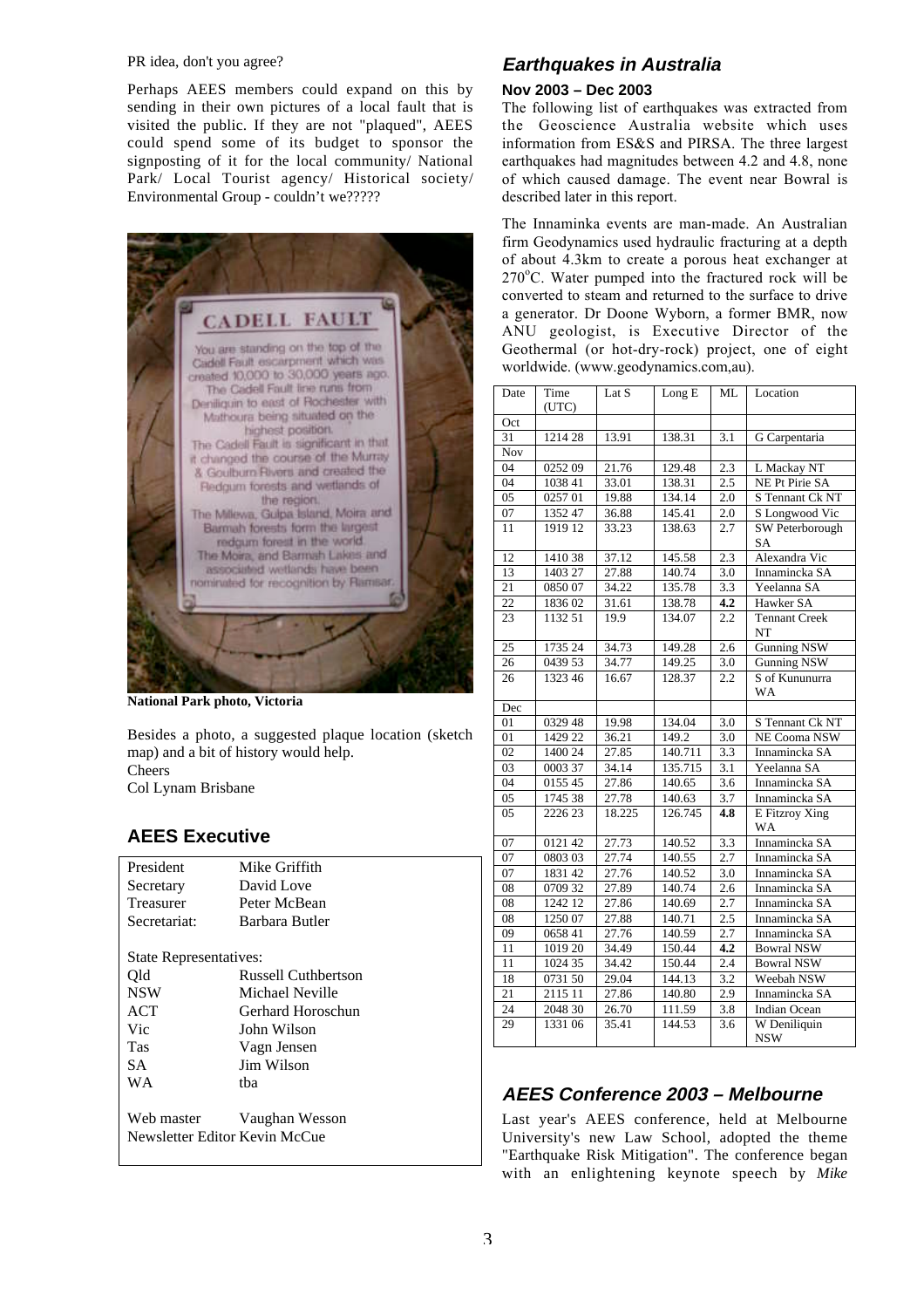*Sandiford* on the modelling of Australian seismicity from the perspectives of geology/neo-tectonics. Numerous eminent academics, professionals and operators were also invited to give presentations on a diversity of issues including insurance, drafting of the Standard, dam safety, urban search and rescue, and the securing of our infrastructure from acts of terrorism. This last item took the conference to a new perspective.

![](_page_3_Picture_1.jpeg)

There was a good balance between presentations on seismology and engineering topics. Western Australia was in the spotlight in many of the presentations on seismology and risk modelling. Much attention was drawn to the behaviour of soft-storey buildings and beam-column frames in the engineering presentations. An interesting feature in this conference was the newly introduced "poster preview" session in which each poster presenter was given two minutes to present their paper orally in the theatre (before moving to the gallery). The conference was wrapped up by a brain storming session in which the future direction of the society was discussed.

The Society's AGM saw the re-election of the dedicated president and all the office bearers after another year of hard work.

Conference dinner at *Emu Bottom* (Barbara's idea) was an interesting, and

![](_page_3_Picture_5.jpeg)

desirable, switch to a country environment after spending a day surrounded by state-of-the-art facilities at the new Law school. Everybody seemed to enjoy the nice food and wine as well as the talented poetry by *Mike Turnbull*.

Conferences from previous years have set a very high standard and this put a lot of pressure on the organising committee. Hopefully, everybody agrees that it was on the whole a successful conference. We are very grateful for the support from every delegate, and particularly the post-graduates who were so helpful, keen and energetic during the entire conference.

Lastly, and not least, we must mention that this conference would not have been successful without Barbara Butler. It came as a shock to all of us when we were told on Friday morning that she had sustained serious injury the night before (shortly after alighting

![](_page_3_Picture_9.jpeg)

from the taxi when returning home from the conference dinner). There was a moment of panic as the thought of the conference being run without Barbara. Fortunately, the rest of the conference went well and this again was attributed to Barbara who already had

everything arranged so well. Let all of us wish her a speedy recovery.

Nelson Lam

(on behalf of the conference organising committee)

(Ed: Photos compliments of CQU's Mike Turnbull)

*The AEES subscription year is the fiscal year. It is expensive to send each member an individual reminder that fees are due so please help us by sending your subscription for 2001/2002 to AEES if you haven't already done so (attn: Barbara Butler, Civil and Environmental Engineering Dept, Melbourne University Parkville Vic 3052) or renew through IEAust's annual subscription system by marking AEES your preferred Society. If you change address or if you know a member who is not receiving the newsletter please advise the Secretary or Barbara.*

**Australian Earthquake Engineering Society Annual General Meeting 27th November 2003 Melbourne Law School, Carlton**

**Attendees:** Mike Griffith, Peter McBean, David Love, Mike Turnbull, Nelson Lam, Jack Yao, Barb Butler, David Potter, Gary Gibson, Kevin McCue, John Wilson, Vagn Jensen, Cvetan Sinadinovski, Russell Cuthbertson, Bill Boyce, Vaughan Wesson, Norm Himsley, Amy Brown, Michael Neville, Dave Brundson, Glenn Potger, Wayne Peck, Trevor Dhu, Ken Dale, David Catley, Alison McArdle

**Apologies:** Charles Bubb, Vince Diamond, Graham Hutchinson, Col Lynam, Jim Wilson.

**Correction** to minutes from 2002: Accounts had been audited! (PM)

#### **Business arising from minutes:**

*Joint Conference:* NZSEE not interested in a joint conference as proposed, as their system is working well. They encourage AEES to consider hosting the next PCEE. Most in favour.

*Web list of advertising:* Will go ahead.

*Web updates*: Vaughan willing to do a certain amount. It is easy to add content if people send it in good order. Newsletters and conference should get to web.

*Scholarships:*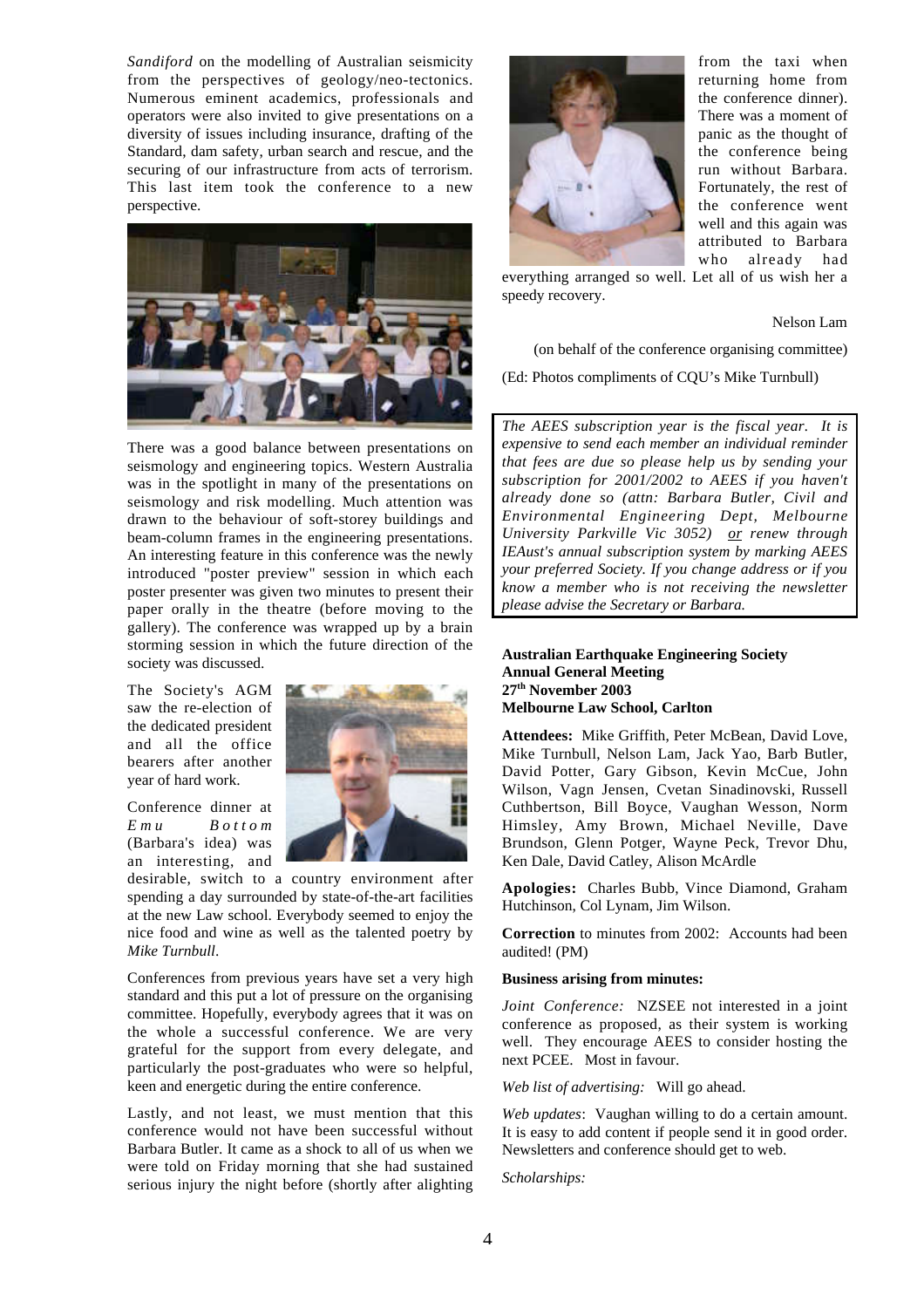Dominic Dowling \$2500 Huang Yao \$500 Brzezniak et al \$500 John Wilson will forward some guidelines for scholarship application scoring.

*Workshop*: Committee will pursue organising USAR workshop with IEAust funding.

## **Reports**

*Presidents report:*

Agreement being developed with EERI.

IEAust is trying to resolve discrepancies in membership lists.

### Scholarships

AEES is developing links with EMA, beginning in SA with recommendations for hazard custodian group of experts.

## *Treasurer's report:*

Adjusting to more meaningful categories, particularly for explanation of conference costs.

Previous 'hire of premises' was conference dinner.

Books have been audited

Kevin McCue congratulated society on funding students and recommends that this should continue.

#### *Editor's report:*

Three Newsletters were distributed in 2003 in a joint effort with Barbara Butler. The needs is probably for less seismology and more engineering so I have agreed to stay on until the end of the year when Dr Nelson Lam will assume the role to give it a stronger engineering flavour.

**Next Conference:** Brisbane suggested but not supported by Qld group as their circumstances have changed. McCue suggested Mount Gambier, a noncapital as has successfully been tried by NZSEE and ANCOLD. McCue offered to be on committee. Committee to follow-up.

#### **Election of officers:**

Mike Turnbull as returning officer thanked the existing committee and announced that as the existing committee were the only nominations, and there were none from the floor, that they were re-elected.

State reps re-elected. Huang Hao to become member, then rep for WA

#### **Any other business:**

John Wilson – IAEE rep to next WCEE in Aug 2004 in Vancouver, Canada.

Prof Luis Esteva (Mexico) is the new President, and Dr Hirokazu Iemura (Japan) the new General Secretary of IAEE.

Updated list of World standards/ codes is in progress.

*Gary Gibson*: Next conference should have a session on low cost housing for developing countries. David Brunsdon (NZ) has agreed to give a talk.

*Kevin McCue*: Dept of Foreign Affairs should be approached for funding to bring people from neighbouring developing countries should this session happen.

Meeting closed in time for the Conference Dinner.

David Love

## **2003 Conference wrap-up notes**

We need to get more email addresses on the AEES list; most members not on.

Shortage of practising engineers at conference. Need to add a half day short course module (maybe on the new standard)

Peter McBean – plenty of other good possibilities (for a course?) dynamic analysis

Richard Weller talked about a code roadshow to take the new code to State Capitals.

Helen Goldsworthy – capacity design, public safety What is the problem? Is it bottom line only mentality?

> We need the resolve to push to ideals. She is upset / disappointed about the code.

John Wilson replied explaining why the codes were un-jointed.

Dave Brunsdon – suggested the need to endorse design that goes beyond the minimum.

Kevin McCue – expressed disappontment at loss of the Pacific solution (code)

Bill Boyce – suggesting workshop on designing for dynamic analysis, leading to capacity design approach.

Nelson Lam – Are we going to broaden to all risks?

John Wilson – We are widening with USAR course.

Boyce – There is already a risk engineering group in IEAust.

Kevin – Offering to be on organising committee (for next conference)

David Love

## **NEWS!**

## **Bowral NSW Earthquake**

**2003 December 11, Moss Vale, NSW, ML 4.2**

#### **1019 UTC, 150.4°E, 34.5°S, normal depth [MEL]**

This earthquake occurred near Bowral NSW, about 100 kilometres south of Sydney. It was reported felt strongly in Bowral where there were minor cracks caused in brickwork, and felt as far as Canberra, north of Katoomba and on the north shore, Sydney. An earthquake of this size may be felt strongly up to a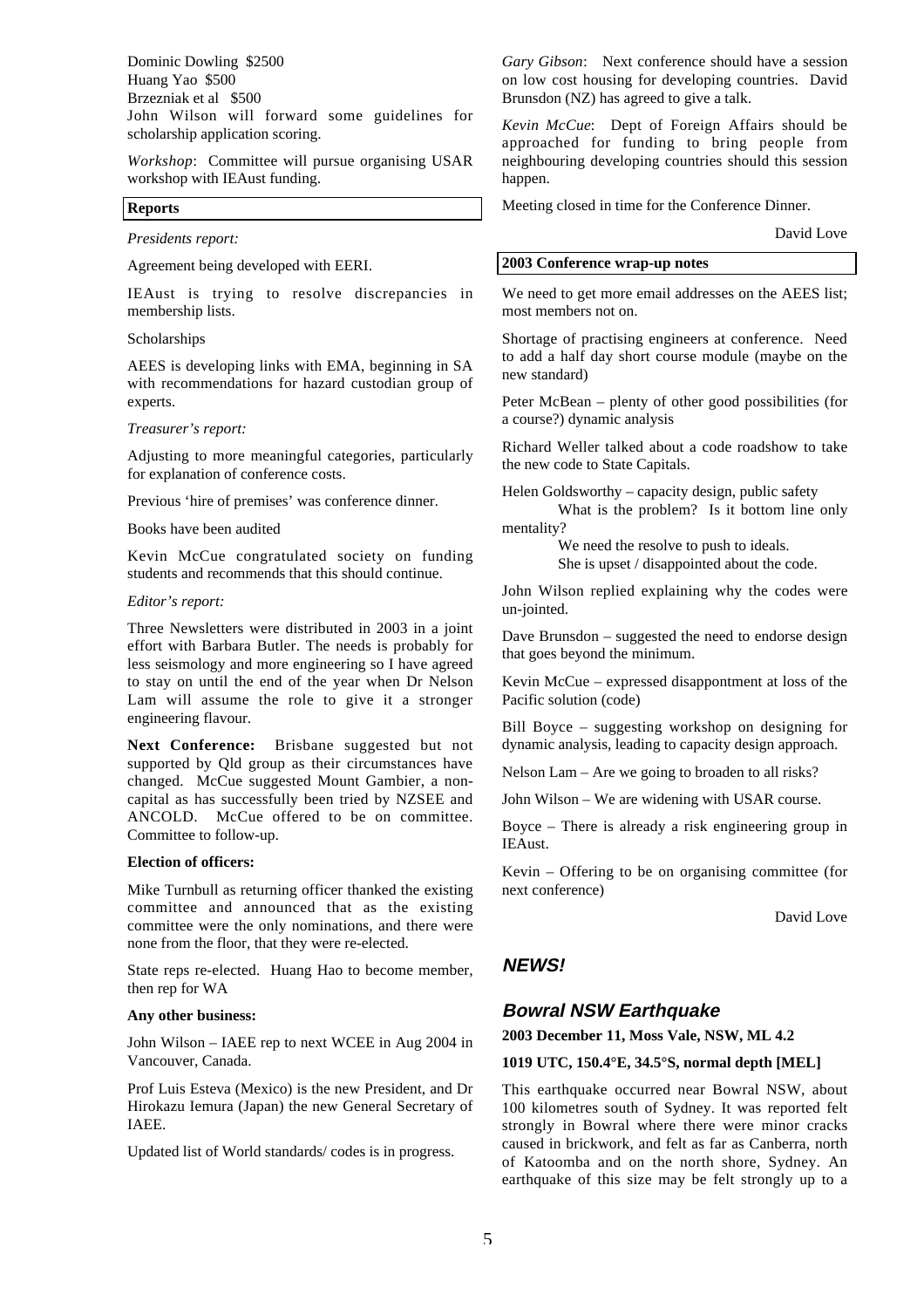distance of about 30 kilometres, and may be felt out to distances of up to 120 kilometres.

The intensity at the epicentre is estimated to be MM 5, there was no damage to well built structures in the epicentral area, though cracking of masonry walls was reported.

At least four tiny aftershocks occurred in the few hours following the main event, and their magnitudes were between 1.7 and 2.6.

This magnitude 4.2 earthquake is the largest to have occurred in this area since a magnitude 5.6 earthquake in 1961. At that time significant damage was caused in Robertson, Moss Vale and Bowral and there were rockslides on Macquarie Pass. The Wingecarribee Dam was later built at the epicenter.

Several strong motion instruments as far as Canberra triggered during this 2003 event.

# **Rapid Earthquake locations in the SW Pacific region – too rapid?**

GeoNet (NZ) made the following assessment of a Christmas Day earthquake:

Universal Time:*2003 Dec 25 14:21* Latitude, Longitude:  *35.36°S, 178.17°W* Focal Depth:  *210 km* Magnitude:  *7.0 480 km north-east of White Island. May have been felt throughout the North Island.*

The USGS National Earthquake Information Center's preliminary assessment of the same event was:

Universal Time: *2003 Dec 25 14:21:11* Latitude, Longitude:  *34.83S 178.43W* Focal Depth: *10 km* Magnitude:  *6.0* 380 km S of L'Esperance Rock, Kermadec Islands, 530 km NE of Gisborne, New Zealand.

Ed. Note the difference between magnitude and focal depth assessments, so critical for rapid response and scanario modelling. The NZ estimate could have been greatly improved with rapid access to Australian data!

# **Bam (SE Iran) earthquake of 26 December 2003, Mw6.5. Selected extracts from a preliminary reconnaissance report**

by Dr Sassan Eshghi<sup>1</sup>and Dr Mehdi Zaré<sup>2</sup>

International Institute of Earthquake Engineering and Seismology, Tehran, P.O.Box: 19395/3913, IRAN

e-mail:

#### s.eshghi@dena.iiees.ac.ir mzare@dena.iiees.ac.ir

## **1. Introduction**

The Bam earthquake of December 26, 2003 (Mw6.5) occurred at 01:56:56 GMT near the city of Bam in the southeast of Iran. The earthquake happened at 5:26 am local time when most of the inhabitants were sleeping, which could be one of the causes of the great loss of life at the date of preparation of this report (29/12/2003). The official number of victims is now more than 30000, with more than 50000 people injured and about 100 000 people made homeless.

![](_page_5_Picture_19.jpeg)

**Figure 1** Arg-e-Bam Citadel after (top) and before the December 2003 earthquake (Ed. note the preearthquake ruins),

Kerman province is one of the largest provinces in Iran, with an area of  $186, 422 \text{ km}^2$ . The population of Bam was about 100 000 at the time of the earthquake.

The city of Bam was renowned for the historical citadel of Arg-e-Bam now destroyed in the 26/12/2003 Bam earthquake (Figure-1). Arg-e Bam was the largest mud-brick complex in the world located on an igneous hill alongside the Silk Road. It has an area of some 240 000  $m^2$ . The monument was constructed mainly from mud-brick and clay. The total area of this castle is about  $6 \text{ km}^2$ . There is no information about the exact date of its construction but according to Persian history it goes back more than 2000 years, has been repaired many times and was inhabited until 150 years ago

## **2. Seismotectonics of the Bam area**

## *2.1. General features*

Bam in SE Iran is in an active seismic zone though the city itself had suffered no reported major historical earthquake before the event of 26/12/2003. Towards the northwest of Bam, 3 large earthquakes (magnitudes greater than 6) occurred in the period between 1981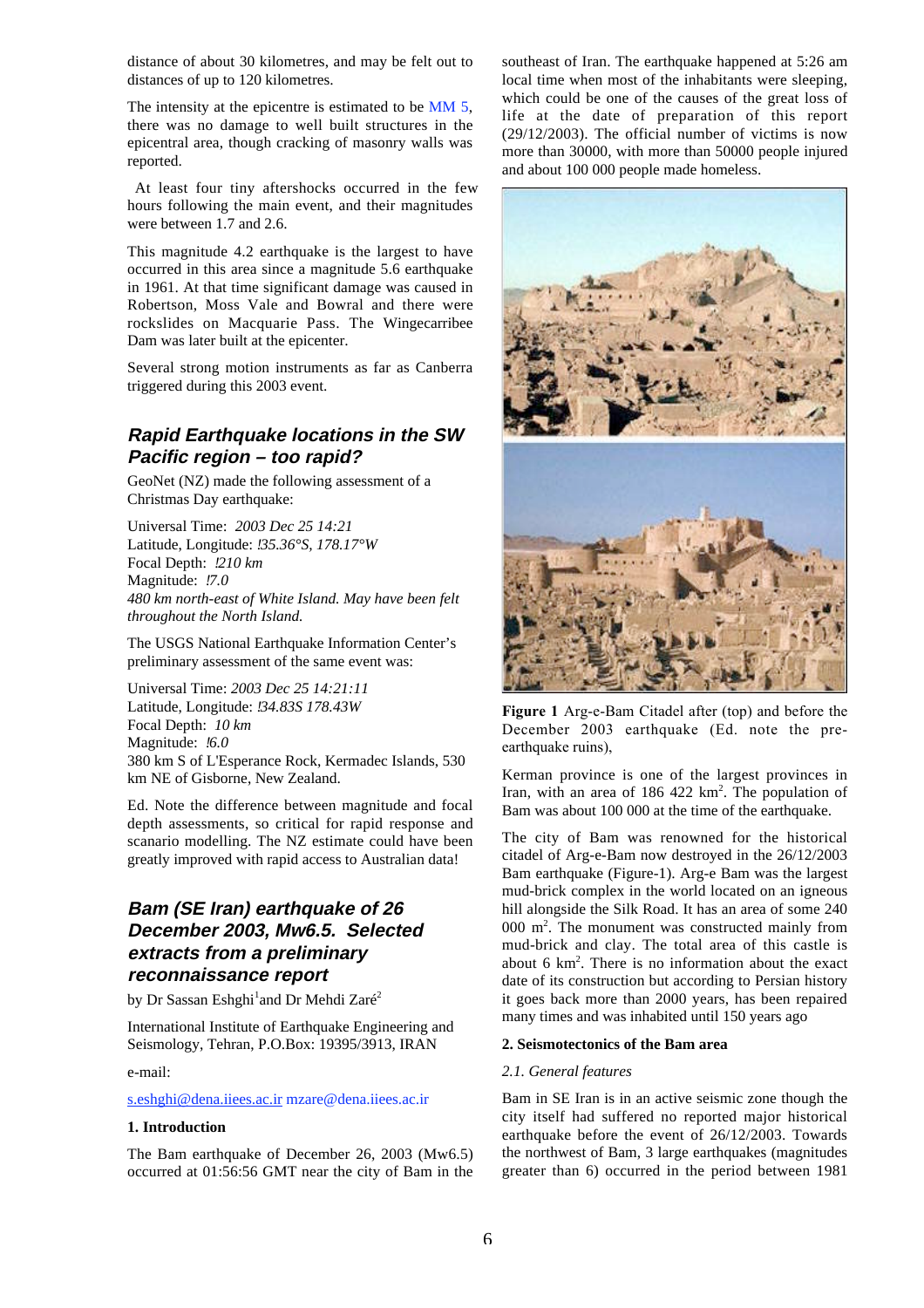and 1998. The trends of the main faults (including the Bam fault) in this region are North-South and NW-SE, their intersection zones were the sources for most of the disastrous earthquakes. The Gowk fault system ruptured during the 1981, 1989 and 1998 earthquakes. In the west of the Golbaf-Sirch valley is the Lut depression, where a vertical topographic offset of more than 4000 meters has occurred. Four significant earthquakes have struck the region during recent years:

- the Golbaf earthquake of 11 June 1981, Ms6.6
- the Sirch earthquake of 28 July 1981, Ms7.0
- the South Golbaf earthquake of 20 November 1989, mb5.6 and
- the North Golbaf (Fandogha) earthquake of 14 March 1998, Mw6.6.

The Golbaf earthquake of 11/06/1981 struck the southern part of the Golbaf valley. It was associated with a fault rupture along the Gowk fault and caused 1071 fatalities. The event caused great damage in the Golbaf region.

The Sirch earthquake of 28/07/1981 occurred 49 days later and caused 877 life losses. It seems that it originated on secondary faulting along the Gowk fault (N-S trend) or was triggered by the re-activation of the Gowk fault at its intersection with the hidden continuation of the Kuhbanan fault (NW-SE trend), Such a situation might explain the major earthquakes around Sirch in 1877 and 1981 (both with magnitudes greater than 7.0).

The South Golbaf earthquake of 20/11/1989 caused 4 fatalities and 45 injured and some damages in Golbaf. Some surface faulting and folding have been related to this event.

The North Golbaf earthquake of 14/3/1998 caused 5 fatalities and 50 injuries and was associated with surface faulting (about 20km length) in northern Golbaf. The focal mechanisms of these earthquakes are compressional and strike slip mechanisms along the Gowk and Kuhbanan fault systems.

#### *2.2. Focal mechanism*

The focal mechanism of the Bam 26/12/2003 earthquake was reported as strike slip fault (NEIC Web site, December 2003, Figure-3), which fits in well with the surface evidence of right-lateral strike slip movement of the Bam fault.

#### *2.3. Focal Depth*

The focal depth of the Bam earthquake of  $26/12/2003$ is estimated to be 8km (based on the S-P time on the records obtained from the mainshock.

#### *2.4. Surface fault ruptures*

The northerly trending Bam fault extends east from the vicinity of Bam (less that 1km east of Bam) south to the city of Baravat (about 10 km). Surface fissures created after the Bam earthquake were observed around the Bam fault between the cities of Bam and Baravat. Ground fissures appeared as sinkholes in the city of Baravat.

## *2.5. Seismic Gap*

The existing records on historical seismicity indicate no major earthquake in Bam since the historical time. It seems that the Bam earthquake of  $26/12/2003$  has ended a seismic gap along the Bam fault.

## **3. Strong Ground Motion**

Strong motion was recorded on stations of the national Iranian strong motion network! (according to BHRC). The record obtained at Bam shows at PGA of 0.8g and 0.7g for the east-west horizontal and north-south horizontal components, respectively, and 0.98g for the vertical component (all non-corrected values). The preliminary observations on the strong motion record obtained at the Bam station shows a vertical directivity effect. This effect can be assigned to the Bam earthquake fault rupture, while a strong fault-normal (east-west) motion is created as well. The demolished walls and building of Bam are representative for such effects in the up-down (vertical) and east-west directions (fault-normal). The Bam residents that survived the quake explained to the reconnaissance team members that they felt strong up-down displacements during the mainshock.

#### **4. Macroseismic intensity and the isoseismal map**

The macroseismic intensity of the earthquake is estimated to be  $I_0=IX$  (EMS98 scale). The strong motions and damaging effects seems to be attenuated very fast especially in the fault-normal direction Intensities are estimated to be VIII in Baravat, VII in New-Arg (Arg-e Jadid) and the airport area and IV-V in Kerman and Mahan.

# **Full body scan: Imaging project offers view inside Earth**

December 4, 2003 Contact: Steven Schultz, (609) 258-5729, sschultz@princeton.edu

#### *Results may help settle debate about how Earth sheds its internal heat.*

PRINCETON, N.J. -- Like doctors taking a sonogram of a human body, Princeton geoscientists have captured images of the interior of the Earth and revealed structures that help explain how the planet changes and ages.

The scientists used tremors from earthquakes to probe the inside of the planet just as sound waves allow doctors to look inside a mother's womb. The technique, a greatly refined version of earlier efforts, produced a surprisingly sharp image and yielded the first direct measurements of giant spouts of heat, called mantle plumes, that emanate from deep within the planet.

Mantle plumes are believed to cause island chains, such as the Hawaiian Islands and Iceland, when the Earth's crust passes over the column of heat. Although accepted by most scientists, the existence of mantle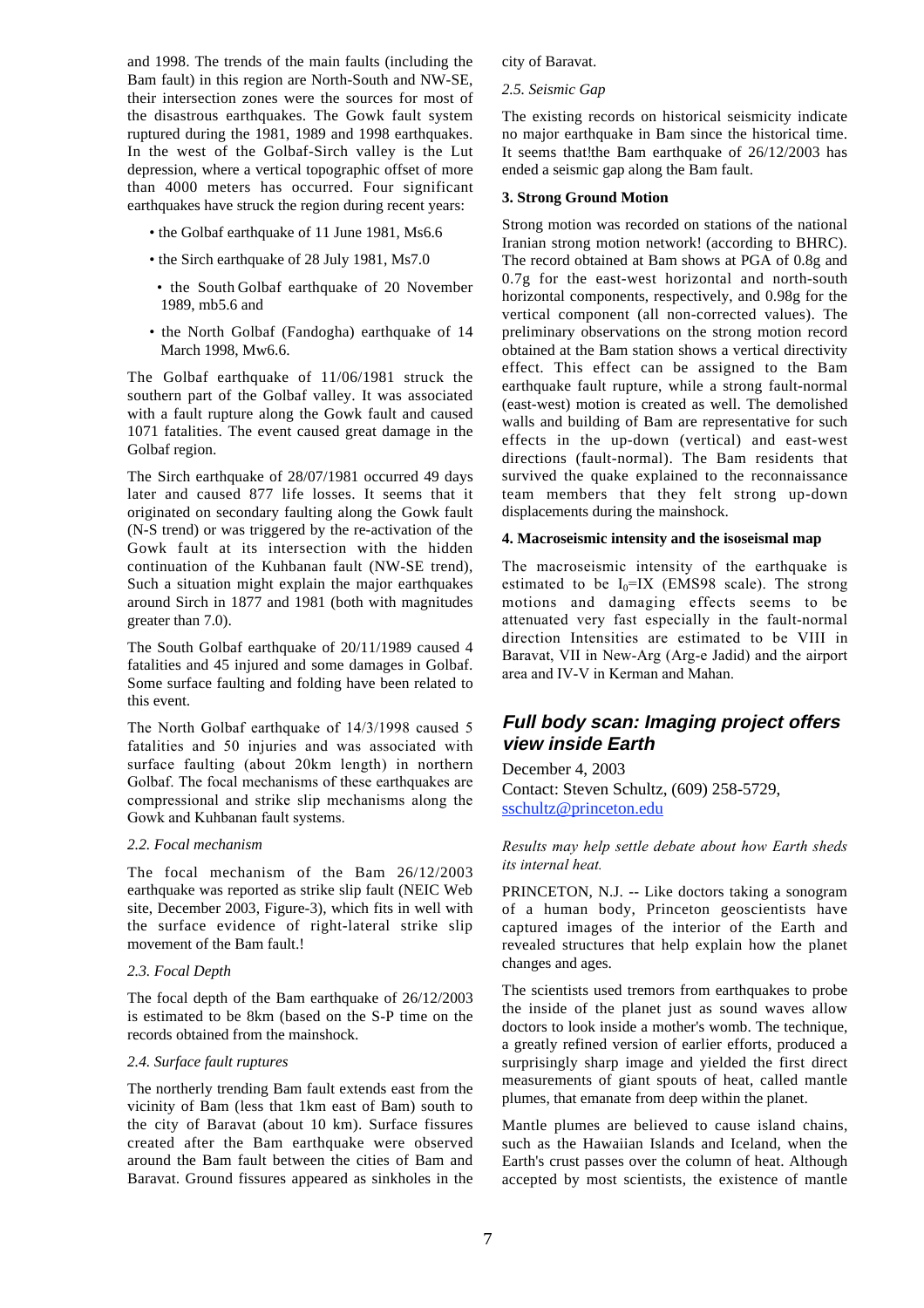plumes has been fiercely contested by a minority of researchers in recent years.

"This is the first visual evidence that mantle plumes exist," said Raffaella Montelli, a Princeton geoscientist and the lead author of a paper published online by the journal Science on Dec. 4. "There is still a very open debate, but we are saying 'Look, here they are; you can see them.'"

Montelli, who received a Ph.D. from Princeton this year and is now a postdoctoral fellow, conducted the study in collaboration with Princeton professors Guust Nolet and Tony Dahlen as well as Guy Masters of the University of California-San Diego, Robert Engdahl of the University of Colorado and Shu-Huei Hung of National Taiwan University.

The scientists used data from more than 3,000 seismographic stations around the world. The stations monitored tremors from more than 86,000 earthquakes since 1964. The seismic waves change speed slightly when they encounter different temperatures and materials in the Earth, said Nolet. In particular, the waves slow down when they encounter warm spots where the rock is very slightly softer than in cooler spots.

"If we can find out if waves are being slowed down or speeded up, then we know whether the Earth is locally hotter or colder," Nolet said. The researchers analyzed these changes in speed and assembled their data into a three-dimensional temperature map. They immediately noticed broad columns of warm material rising out of the Earth's mantle, which is the layer nearly 2,000 miles thick just under the crust.

"We started the research without any thought of mantle plumes," said Nolet. Their goal was to improve on a century-old theory of how seismic waves travel through the Earth, taking into account how the waves interact with varying temperatures and materials. In addition to developing a better theory, the researchers selected only the highest quality data from millions of measurements that were available, Nolet said.

When the heat columns appeared in their map, the researchers compared their locations to those of suspected mantle plumes around the globe and found close correlations. They identified 32 plumes, most of which are located beneath known hot spots that had been assumed to result from plumes. A few are entirely new and were not associated with known hot spots. At the same time, some expected plumes, such as one believed to be under Yellowstone National Park, did not show up.

The results are an important step in understanding mantle plumes and also raise a host of new questions, said Princeton geophysicist Jason Morgan, who first proposed the existence of mantle plumes in 1971 and, in December, won the National Medal of Science in part for his work on the subject. The results, for example, do not show all the plumes extending from the bottom of the mantle as he and others anticipated, Morgan said. Some seem to begin in shallower parts of the mantle, he said, noting that understanding the

reason for this is likely to provide valuable insights into the dynamics within the Earth. "Some plumes may be gaining strength and others may be fading. I don't know what will come of that but it will be something interesting I am sure," he said.

Montelli said she plans to continue refining the imaging technique and will repeat the analysis with a different type of seismic wave, which should yield an even sharper image of the plumes.

The research was funded by grants from the National Science Foundation and the article comes compliments of Col Lynam, Qld.

## **Hugh Doyle**

We note with sadness the death of the last of the three eminent  $20<sup>th</sup>$  century Australian seismologists who in 1968 published the seminal paper *Seismicity of the Australian Continent*.

Hugh Doyle was born in Sydney and in 1948 graduated with a BSc from Sydney University. He then followed a very traditional career path in BMR with a year on an Heard Island in the Antarctic and two sojourns in Papua New Guinea. He installed some of the first portable seismographs in Australia, to monitor nuclear explosions, and was the first to infer the Moho depth here. The study of the British nuclear explosions in Australia started a lifelong collaboration between Hugh, Ian Everingham and David Sutton. Hugh became a Research Fellow at the ANU in 1956 where he stayed until 1969 when he moved to UWA in Perth where amongst other things he wrote a textbook *Seismology*.

Hugh retired back to Sydney where he died at the age of 76. He is survived by a daughter and remembered for the Hugh Doyle Prize in Geophysics, awarded annually at UWA.

# **Progress, Promise in Space-based Earthquake Research**

## December 4, 2003

Nearly 10 years after Los Angeles was shaken by the devastating, magnitude 6.7 Northridge earthquake, scientists at NASA and other institutions say maturing space-based technologies, new ground-based techniques and more complex computer models are rapidly advancing our understanding of earthquakes and earthquake processes.

Dr. Andrea Donnellan, a geophysicist at NASA's Jet Propulsion Laboratory, Pasadena, Calif., says the past decade has seen substantial progress in space-based earthquake research. "We've confirmed through space observation the Earth's surface is constantly moving, periodically resulting in earthquakes, and we can measure both the seismically quiet motions before and after earthquakes, as well as the earthquakes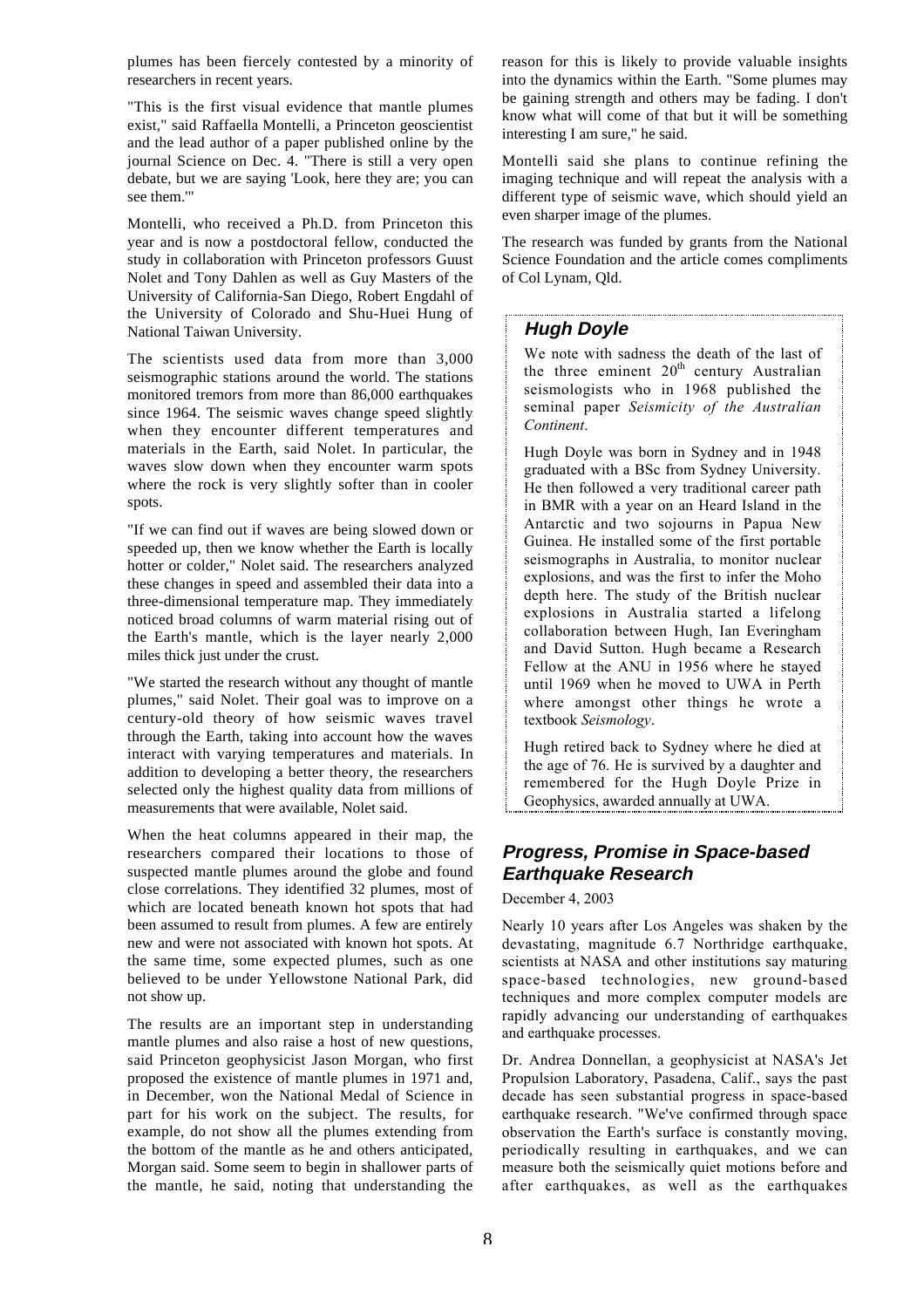themselves. These technologies are allowing us to pursue lines of data and research we didn't know existed only a few years ago."

Two months before the Northridge earthquake, Donnellan and university colleagues published a paper in the journal Nature on ground deformation north of Los Angeles' San Fernando Valley. Six years of Global Positioning System (GPS) data showed the area's faults were active and building up strain, and indicated the size and style of a potential earthquake there. Following the earthquake, the data made it possible to rapidly determine where the fault ruptured and to measure how the earthquake had deformed Earth's surface.

Space-based instruments can image Earth movements to within fractions of an inch, measuring the slow buildup of deformation along faults, and mapping ground deformation after an earthquake. Two primary tools are the space-based GPS navigation system and Interferometric Synthetic Aperture Radar (InSAR). The latter compares satellite radar images of Earth taken at different times to detect ground movement.

InSAR complements surface measurements because it lets us look at whole regions in a spatial context. An InSAR mission is also a key component of EarthScope, a jointly led initiative by the National Science Foundation, NASA and the U.S. Geological Survey.

EarthScope studies the North American continent's structure and evolution, and the physical processes that control earthquakes and volcanic eruptions, according to Dr. James Whitcomb, section head for Special Projects, Earth Sciences Division, National Science Foundation, Arlington, Va.

Precise Earth surface-movement data measure strain and provide a first approximation of where earthquakes are likely to occur, notes Dr. Brad Hager, a Massachusetts Institute of Technology professor and co-author of the 1993 Nature paper. "In California, patterns of ground deformation are complicated by the complex interactions between fault systems. Interpreting this data requires computer models that can estimate how much deformation has accumulated and identify regions where strain should be released, but hasn't been."

University of California, Davis, researcher Dr. John Rundle says the complexity of earthquakes requires we study them as part of the full Earth system. "Most natural events result from interrelated Earth processes over various lengths and times. "These processes have variables that can't be readily observed, so understanding them requires computers."

NASA's QuakeSim project is developing a similar forecasting methodology. Its tools simulate earthquake processes, and manage and model the increasing quantities of data available. "We're focusing on observing and understanding earthquakes in space and time, and developing methods that use patterns of small earthquakes to forecast larger ones," Rundle explains. "New simulations of earthquakes on California's active faults are providing considerable

insight, showing earthquakes tend to "cluster" in space and time due to their interactions. That is, an earthquake on one fault section can turn on or off earthquake activity on nearby fault sections, depending on the relative orientation of the faults. Simulations have led researchers to conclude that fault system geometry determines earthquake activity patterns."

A NASA/Department of Energy-funded research team reports promising results from an experiment to forecast earthquakes in southern and central California from 2000 to 2010. It uses mathematical methods to forecast likely locations of earthquakes above magnitude 5 by processing data on earthquakes of about magnitude 3 from the past decade. The high-risk regions identified in the forecast are refined from those already identified by the government as susceptible to large earthquakes. Five earthquakes greater than magnitude 5 have occurred since the research was completed, all in those high-risk regions.

Dr. Wayne Thatcher, a senior research geophysicist at the U.S. Geological Survey, Menlo Park, Calif., says as these technologies are validated they will be transferred to end users. "Such data and models improve understanding of earthquake and volcanic processes, substantially refining seismic hazard maps and resulting in more appropriate, earthquake-resistant construction codes and more targeted retrofitting strategies."

Points of contact for other organizations cited in this release are: Andy Fell, University of California, Davis, 530/752-4533; Stephanie Hannah, USGS, 206/220- 4573; Deborah Halber, MIT, 617/258-9276; Cheryl Dybas, NSF, 703/292-7734.

JPL is managed for NASA by the California Institute of Technology in Pasadena and this article came compliments of Col Lynam, Qld.

# **2003 earthquakes - most casualties**

February 24, Southern Xinjiang, China, 6.4

At least 261 people killed, 4,000 injured, 71,000 buildings collapsed, 40,119 damaged and utilities disrupted in the Bachu County area. About 38,259 livestock killed. Felt as far as Urumqui. Also felt at Almaty, Kazakhstan.

## May 01, Eastern Turkey, 6.4

At least 177 people killed in the Bingol area, including 85 which were at Celtiksuyu Boarding School. At

least 521 were people injured, 718 buildings destroyed, 2,593 damaged and 1,662 livestock killed in the Bingol area. Felt strongly in much of eastern Turkey.

## May 21, Northern Algeria, 6.8

At least 2,266 people killed, 10,261 injured, 150,000 homeless, more than 1,243 buildings damaged or destroyed (X) and the infrastructure was damaged in the Algiers-Boumerdes-Reghia- Thenia area. Underwater telecommunication cables were damaged. Damage estimated at 100 million U.S. dollars. A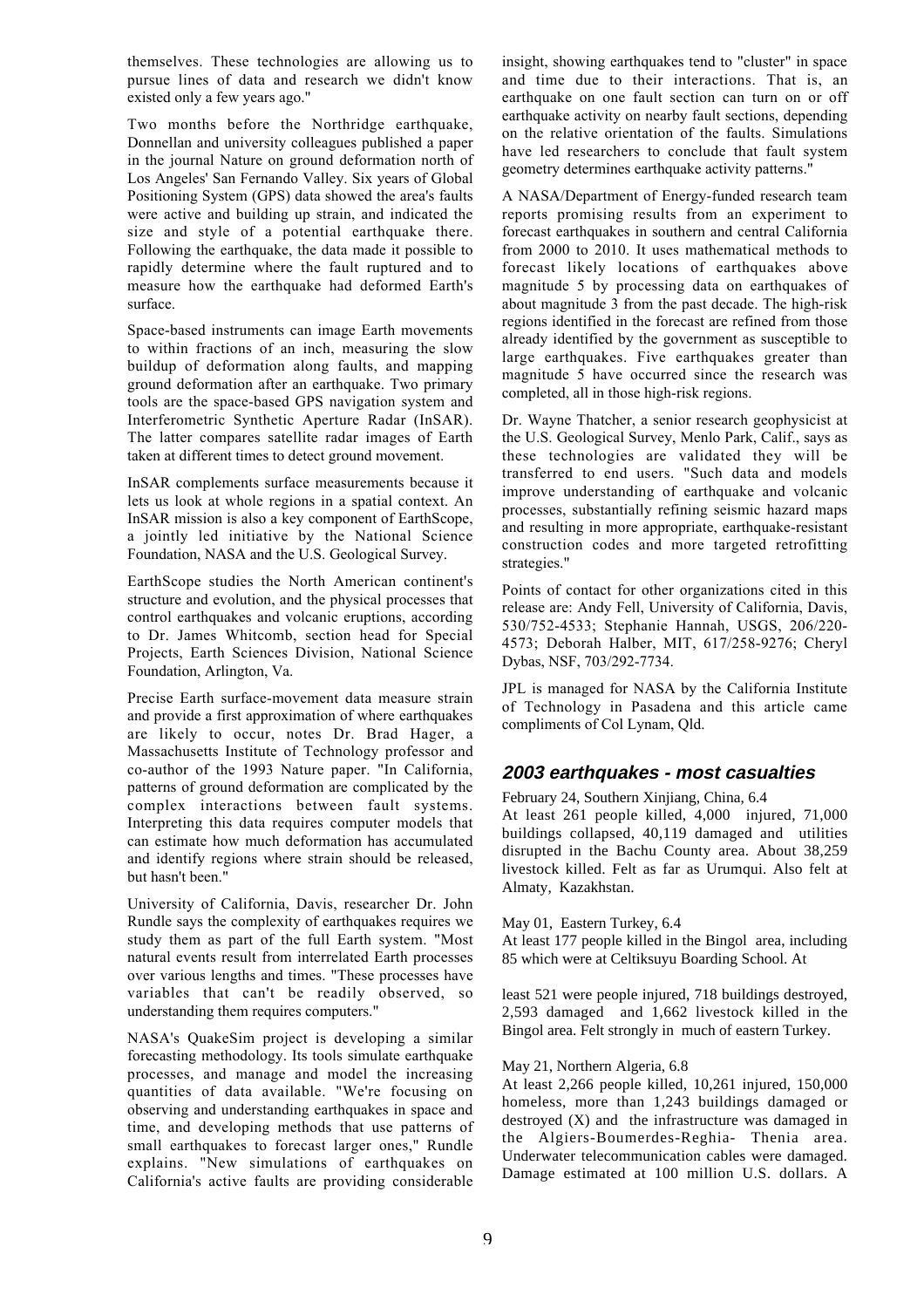tsunami generated with an estimated wave height of 2 m caused damage to boats off the coast of the Balearic Islands and was also recorded on the coast of Alicante, Castellon and Murcia, Spain. Felt (III) at Palma de Mallorca and Soller, Mallorca and (II) at Calvia and Mahon, Mallorca and Ibiza, Ibiza. Also felt (II) at Albacete, Alcantarilla, Alicante, Barcelona, Cartagena, Castellon, Elda, Molina de Segura, Murcia, Sagunto and Villafranca del Panades, Spain. Felt in Monaco.

December 26, Southeastern Iran, 6.6 **!\*\*** Deadliest Earthquake in 2003

At least 30,000 people killed, 30,000 injured, 85% of buildings damaged or destroyed and infrastructure damaged in the Bam area. Maximum intensity IX at Bam and VIII at Baravat. Felt (V) at Kerman. Surface faulting observed on the Bam Fault between Bam and Baravat. Maximum acceleration of 0.98g recorded at Bam. A detailed report on this earthquake can be obtained from the International Institute of Earthquake Engineering and Seismology (IIEES), online at http://www.iiees.ac.ir/English/Bam\_report\_english.html

# **2003 earthquakes - largest event**

#### **Preliminary Earthquake Report**

**Source** U.S. Geological Survey, National Earthquake Information Center, World Data Center for Seismology, Denver

## **Magnitude** 8.3

**Thursday, September 25, 2003 at 19:50:06 (UTC)** Friday, September 26, 2003 at 04:50:06 AM local time at epicenter.

**Location** 41.78N 143.86E **Depth** 27.0 kilometers

## **Region HOKKAIDO, JAPAN REGION**

140 km (85 miles) SSW of **Kushiro, Hokkaido,** 245 km (150 miles) NE of **Hachinohe, Honshu,** 250 km (155 miles) SSE of **Asahikawa, Hokkaido** 765 km (475 miles) NNE of **TOKYO, Japan**

## **Remarks**

At least 589 people injured, extensive damage, landslides and power outages occurred and many roads damaged in southeastern Hokkaido. A tsunami was generated with an estimated wave height of 4.0 meters along the southeastern coast of Hokkaido. Felt strongly in much of Hokkaido. Also felt in northern and much of central Honshu as far south as Tokyo. Recorded (6L JMA) in southern Hokkaido, (5L JMA) in central Hokkaido and (4 JMA) in parts of northern and southwestern Hokkaido. Also recorded (4 JMA) in northern Honshu and (2 JMA) as far south as Shizuoka Prefecture, Honshu. Recorded (1 JMA) on Hachijojima, Miyaki-jima and Sadoga-shima.

# **Supercomputers let scientists break down problems in reverse for better quake models**

Monday, December 15, 2003

By Byron Spice, Pittsburgh Post-Gazette, Eric Draper/Associated Press

The 1994 quake in Northridge, California, has never been precisely modeled by computer, partly because of a lack of information about subsurface geology of the area. An "inverse problem" form of a model could help provide that information.

Scientists have become so adept at constructing computer models of complex phenomena such as earthquakes, global climate and the human heart - and the computers they use have become so powerful - that they can run the models standing on their heads. Computationally speaking, that is.

It is what is sometimes called "the inverse problem." Rather than using the computer model to predict the future behavior of a system, as is typically done, solving the inverse problem means taking the behavior of a system and then working backward to determine what led to that behavior.

The approach already is being used in Europe to enhance the accuracy of multi-day weather forecasts. Homeland security researchers are investigating whether computer models can be used to trace back the source of a chemical weapons attack.

And researchers at Carnegie Mellon University and the Pittsburgh Supercomputing Center last month won the Gordon Bell Prize, a prestigious award for highperformance computing, for their work on earthquake simulations. Part of that work involved the inverse problem -- using the surface motion of earthquakes to determine subsurface geology.

"It's a tough problem," said Thomas Jordan, director of the **Southern California Earthquake Center**. "It's a very important problem." Not only can this inverse method tell scientists more about the geology of a region, but that geological data can subsequently be used in computer models to improve earthquake predictions.

Making the inverse problem difficult is that it requires many times more calculations than a standard, "forward" model and some additional computational tricks.

"It's not literally running the model backward," emphasized Chris Davis, an atmospheric scientist at the **National Center for Atmospheric Research** in Boulder, Colo. Though performing the meteorological version of the inverse problem might add "a half-day of forecasting skill" to a three-to-five day forecast, he noted, U.S. forecasters thus far have forgone this process because of the large amounts of computing time it requires. "If computer resources were not an issue, everybody would be doing it," Davis said.

Ever since CMU and the supercomputing center began their earthquake modeling efforts a decade ago, performing the inverse problem "was kind of a dream," said Jacobo Bielak, professor of civil and environmental engineering. But it has taken longer than expected to make that dream reality, he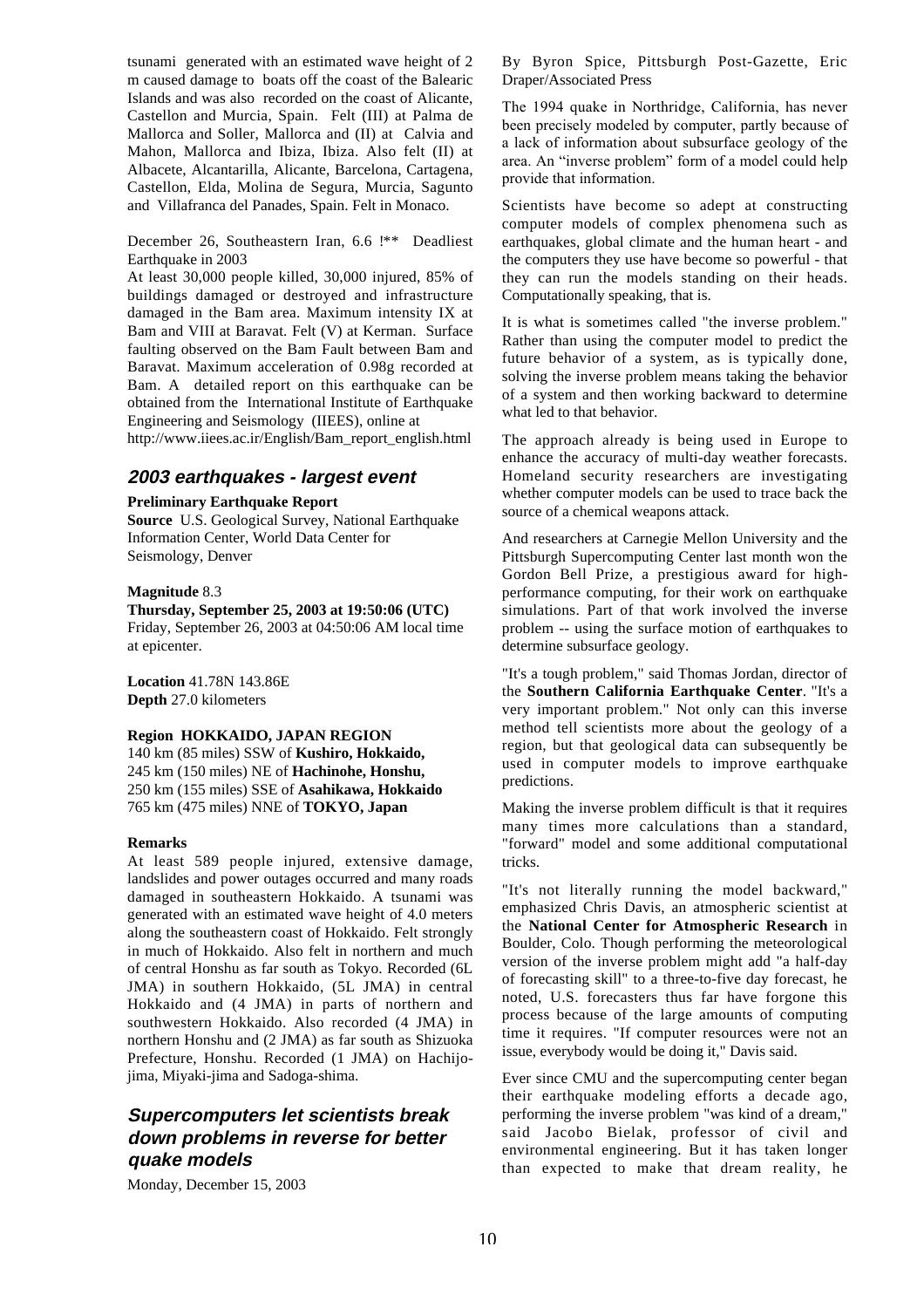acknowledged, because "we just weren't aware of how hard the forward problem would be."

Computer models attempt to translate physical phenomena into mathematical equations. Success depends not only on picking the right set of equations, but also on obtaining a large quantity of accurate information about the initial conditions of a system, be it a geologic basin or the atmosphere, and on using a computer big enough and fast enough to solve a mountain of equations within a reasonable amount of time.

Earthquake simulation was considered one of the Grand Challenges of scientific computing a decade ago by the **National Science Foundation**, which sponsored the early work in Pittsburgh. It was both an important problem and one that would strain the capabilities of the world's fastest computers.

In 1993, the researchers had access to machines capable of billions of calculations per second, recalled Omar Ghattas, a CMU engineer and one of the principals in the **Quake Project.** That was a good start, but was hardly adequate to the job. Only since the installation two years ago of Le Mieux, the supercomputing center's 3,000-processor computer capable of trillions of calculations per second, is the computing capability close to what is necessary for meaningful simulations of Los Angeles earthquakes.

"You couldn't even think of the inverse problem in the past," he added.

The Quake Project has tried to find models that explain the great variation, often within a small area, of earthquake ground motion in the L.A. basin. Following the 1994 Northridge earthquake, for instance, collapsed buildings could be found within blocks of similar buildings that stood undamaged. Much of the variation appears to be caused by differences in soil types and the underlying geological structure.

Using a number of modeling tricks and the power of LeMieux, the group now is able to perform earthquake simulations of the L.A. basin measuring 100 kilometers square and 50 kilometers deep. The model requires assessing soil and rock conditions at 10 meter intervals throughout that space.

Even so, these simulations are relevant only to the performance of buildings five stories or taller. To gauge the effects of earthquakes on homes, apartment buildings and office buildings of under than five stories, the researchers would need to simulate seismic waves at shorter wavelengths. Not only would that require a computer 10 or 20 times faster than Le Mieux, but it would require calculating ground conditions at intervals of just one meter.

Simply obtaining information about the soil and rocks at one meter intervals is a nearly impossible task, Ghattas said. But that's one reason to consider the inverse problem -- using ground motion to determine the geological conditions of the basin might be one way to obtain that data.

Jordan, of the Southern California Earthquake Center, said a number of research groups have produced earthquake models and have high confidence that the models do a good job of mimicking seismic conditions. But no one has ever been able to use a model to precisely duplicate the ground motion of the Northridge quake or other historic earthquakes. Researchers suspect the problem is that their incomplete knowledge of subsurface geology might be one reason why, he noted. A number of researchers besides the CMU team thus are pursuing the inverse problem because they hope solving it will ultimately improve the performance of all of their computer models, Jordan said.

Volkan Akcelik, a post-doctoral researcher at CMU and a member of the Quake Project, spent last summer at **Sandia National Laboratories** in Albuquerque, N.M., helping to apply these inverse techniques to the analysis of chemical terrorism.

At issue, he explained, is determining where airborne toxic chemicals might go if released in an urban area by terrorists. The hope is that by taking measurements at a number of locations, investigators could use the inverse technique to calculate the original location and concentration of the chemical. With that information in hand, Akcelik explained, it would be easier to calculate where the chemical might be spread and which areas of a city might need to be evacuated. The inverse techniques seem to work, he said -- provided that air current patterns in the area are known. Air currents ultimately might also be calculated using the inverse techniques. "We need to do more work on this," he added.

# **Skopje – a postscript**

Following our story about the  $40<sup>th</sup>$  anniversary of the 1963 Skopje earthquake in the last Newsletter, Dr Sinadinovski translated the mural message on the wall of the Skopje Railway Station, left in its wrecked state as a memorial to those who died.

*Skopje experienced an unseen catastrophe, but we shall build Skopje again with the help of all our community. It will become the pride and symbol of the brotherhood and unity of Yugoslavian and world solidarity.* 27 July 1963 TITO

# **West Papua Earthquakes**

Just a few weeks age an area in West Papua only 1000 km NNE of Darwin was struck by three earthquakes near magnitude 7. The following notes from the USGS give some idea of the effects of these earthquakes though information from this remote area is difficult to come by.

The epicentral region is south of the neck of the socalled bird's head at the western end of the island of New Guinea. The large nearly-closed deep bay to the north is Cenderawasih Bay. The area is mountainous so there were numerous landslides. To the east, more than 100 km away, is the Freeport Copper (gold) Mine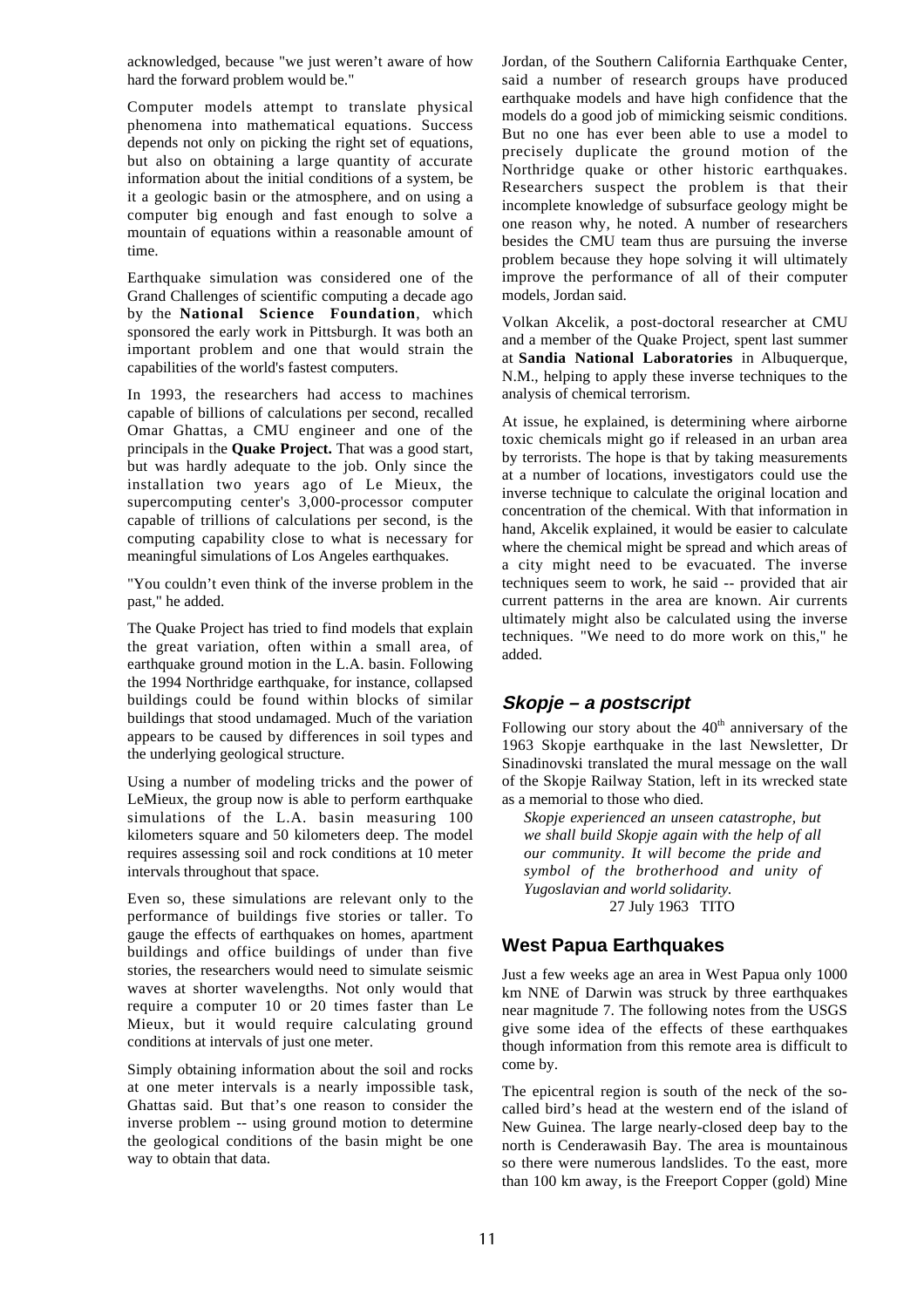and on the south coast is a major new petroleum province. Nabire is the largest town affected, its hospital and oil tanks reportedly badly damaged. Several bridges were damaged.

The area is tectonically complex with large blocks or small sub-plates jostling together in the collision zone of three major plates, the Australian, Pacific and Eurasian Plates and its on our doorstep.

## U.S. DEPARTMENT OF THE INTERIOR GEOLOGICAL SURVEY NEIC QED

#### *FEB 05*

IRIAN JAYA, INDONESIA. MW 7.0 (HRV), 6.8 (GS). ME 7.0 (GS). At least 31 people killed, 67 injured, 2678 buildings damaged or destroyed and nine bridges damaged in the epicentral area. The airport runway was damaged and power outages in the Nabire area. Felt (VI) at Nabire, (V) at Enarotali and (IV) at Manokwari. Also felt at Tembagapura.

## *FEB 07*

024235.4 3.942S 134.987E 10G 6.2 7.5 1.1 33 266 IRIAN JAYA, INDONESIA. MW 7.3 (GS), 7.3 (HRV). ME 7.5 (GS). Casualties and damage in the epicentral area.

#### *FEB 08*

085849.1 3.679S 135.316E 10G 5.7 6.9 1.1 33 161 IRIAN JAYA, INDONESIA. MW6.7 (HRV), 6.5 (GS). ME 6.4 (GS).

## **The Society website/email list**

Dear AEES Members,

The AEES web site is at www.aees.org.au. Any contribution from you on the following topics is most welcome:

- details of interesting recent publications
- significant research projects in earthquake
- engineering (in Australia?)
- links to other relevant Web sites

Please send me your contributions/suggestions via email.

The AEES email list is operated by the Seismology Research Centre, Melbourne.

If you would like to register please notify me at vaughan.wesson@esands.com

Vaughan Wesson

## **FORTHCOMING CONFERENCES**

**17-21 May 2004** The Joint Assembly of the Canadian Geophysical Union (CGU), American Geophysical Union (AGU), Society of Exploration Geophysicists (SEG) and Environmental and Engineering Geophysical Society (EEGS), will be held in Montreal, Canada, Session OS02: Extreme Waves (Tsunami and Rogue Waves).

**August 2004** ASEG-PESA 17th Geophysical Conference. Integrated Exploration in a Changing World, Sydney. For more information, please see http://www.aseg-pesa2004.org.au

**1 - 6 Aug 2004 13 WCEE** Vancouver Canada. Hosted by the Canadian Association for Earthquake Engineering (Chair Don Anderson).

### www.13WCEE.com

## **16 - 20 August 2004 Western Pacific Meeting**

The 2004 Western Pacific Geophysics Meeting will take place in Hawaii. The session proposal deadline is 6 November 2003. More information will be available on the AGU web site.

www.17thagc.gsa.org.au

**18 - 20 October 2004 4th International Conference on Dam Engineering** Nanjing, China.

1 - 3 December 2004 The 18<sup>th</sup> Australasian Conference on the Mechanics of Structures & Materials.Perth Western Australia.

www.civil.uwa.edu.au/conferences/acmsm18/

## **New Books**

The Seismic Wavefield Volume II by Brian L.N. Kennett, Cambridge University Press, Cambridge, UK; ISBN 0-521-00665-1; 534 pp.; 2003; \$55

The first volume provides a general introduction and a development of the general theory; the second volume is primarily devoted to the interpretation of observed seismograms in terms of physical processes, which control their properties, with a strong link to the theoretical development in the first volume (extract from a review by A Zappone).

Col Lynam

# **STOP PRESS**

Two magnitude 5+ earthquakes occurred in the Northern Territory on the evening of 11 February. According to GA seismologist Dr Cvetan Sinadinovski there were no reports that the earthquakes were felt.

The nearest previous earthquake was the magnitude 6 mainshock and extensive aftershock sequence of March 1970 near Lake MacKay in WA.

The second and larger event, magnitude 5.4, is the largest Australian earthquake since 1997.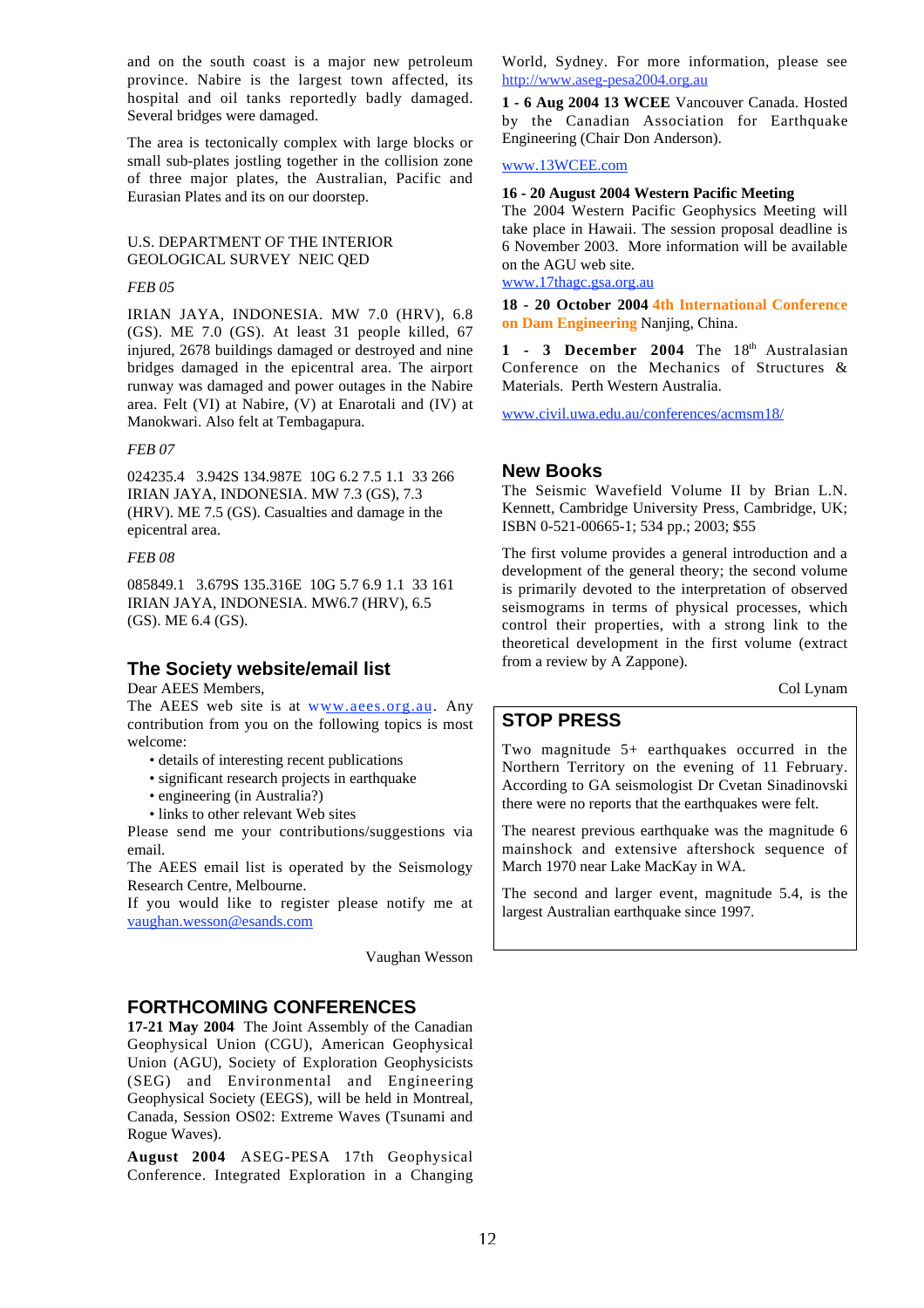![](_page_12_Picture_0.jpeg)

# *Activities, CPD and Goals for 2004*

Based on member feedback from our membership questionnaire as well as motions passed at our AGM and discussion in the closing session of our annual technical conference held in Melbourne on 27-28 November 2003, the following activities and goals for the Society in 2004 were agreed. These are listed below with the actions required to make it happen.

- 1. **CPD.** Implementation of a national Urban Search and Rescue (USAR) training program for Engineers, sponsored and endorsed by our Society and Engineers Australia (EA) and, crucially, endorsed by Emergency Management Australia who is the national coordinator of USAR services and activities. The national executive to approach EA for funding of \$7,000 to run a national "roadshow" seminar to introduce and promote the scheme. The training scheme could conceivably be run as a user pays short course under the wing of EA's Engineering Education. Further, the executive must seek EMA endorsement of the course and subsequent certification to ensure uniform national recognition.
- 2. The Society will again fund at least one \$2500 research scholarship for work in the area of earthquake engineering and/or seismology to honours/post-graduate students enrolled at Australian institutions.
- **3. CPD.** The Society's annual Technical Conference and AGM will be held in 2004 in a regional location (Mt. Gambier, SA has been nominated) for the first time. This meeting typically attracts 50 – 100 participants every year. The national executive, with Kevin McCue in Canberra, to organise. The conference is to be budget positive without EA subsidy.
- 4. The Society will implement a register of members (subject to their written approval) on its website listing member professional/technical capabilities and areas of interest. A working party has been formed to draft a "database" format and collection of data.
- 5. Develop "Memorandum of Understanding" agreements with counterpart organisations overseas. The Earthquake Engineering Research Institute (in the USA) and the New Zealand Society of Earthquake Engineering are being targeted. Draft agreements have been developed and sent to the EERI and NZSEE for their consideration.
- 6. Membership to continue Standards Australia final drafting, review, promotion and implementation of the revised Australian Earthquake Loading Code, AS 1170, Part 4 , and seek a discount for AEES and EA members.
- 7. National executive to lobby Federal Government and its relevant arms to establish "Risk Mitigation of our National Critical Infrastructure" as a Priority Research Area. While recent attention has been on Security and Man-made hazards, the fundamental issues and strategies for "Securing Australia" are the same as for the broader Risk Mitigation theme which accounts for both Natural and Human hazards.
- 8. The Society will consider sponsoring individuals from developing countries from our region (i.e. southwest pacific) to attend the 2004 World Conference on Earthquake Engineering in Vancouver BC. Estimated cost, including registration, fares and living expenses could be up to \$5000 per person.

Mike Griffith\*

President, AEES

3 December 2003